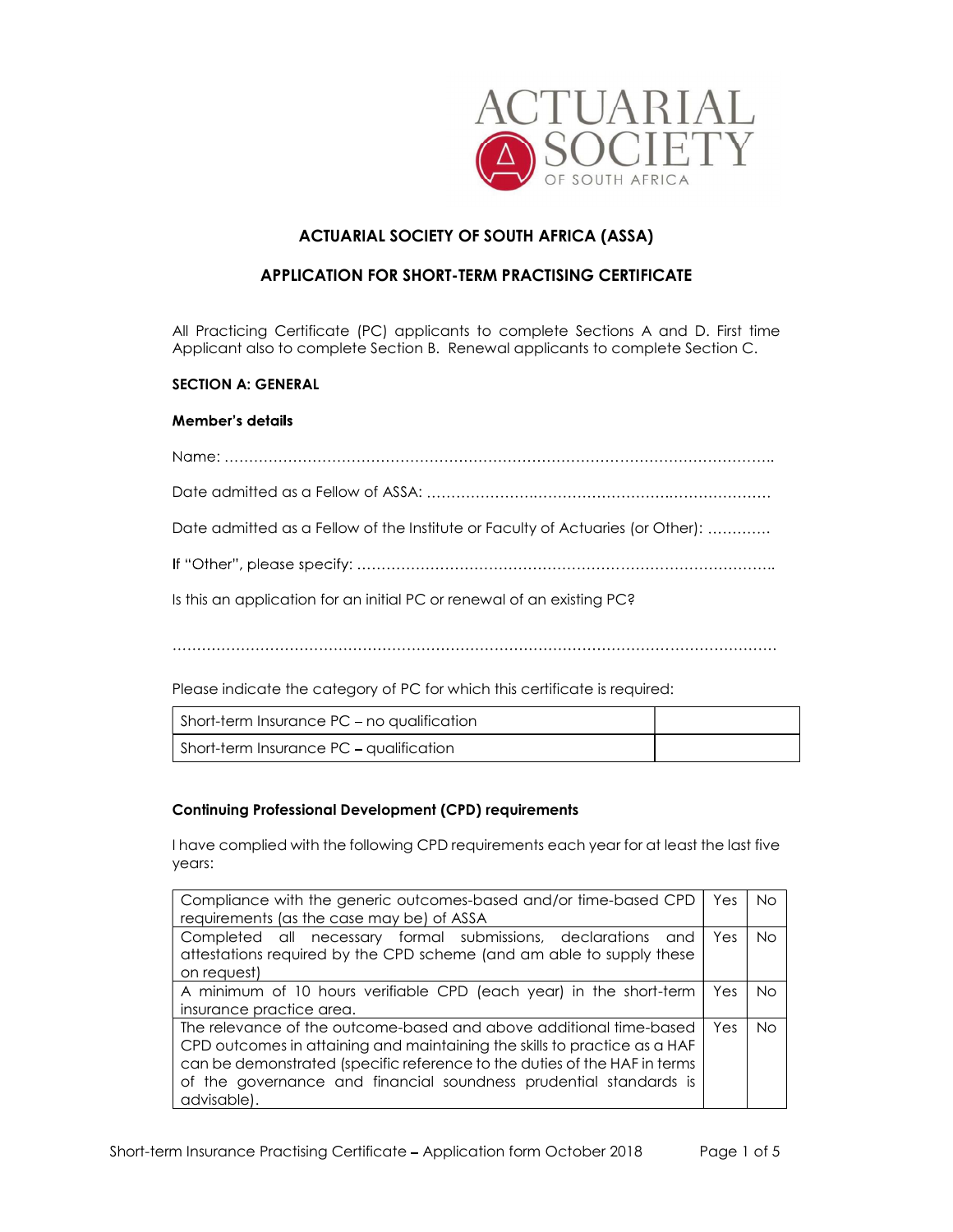| Records for the last three years, supporting the above, have been   Yes        | - No |
|--------------------------------------------------------------------------------|------|
| included with the application. This includes:                                  |      |
| $\bullet$ CPD declarations                                                     |      |
| Detailed list of at least 10 hours verifiable CPD each year in short-term<br>. |      |
| insurance area and relevance.                                                  |      |

### Appropriate person questionnaire

| Have you been found guilty of unprofessional conduct in terms of the<br>disciplinary procedures of the Institute / Faculty of Actuaries, ASSA or any<br>other IAA member organisation?                                                                                                                          | Yes | No. |
|-----------------------------------------------------------------------------------------------------------------------------------------------------------------------------------------------------------------------------------------------------------------------------------------------------------------|-----|-----|
| Have you been convicted of any serious offence by any court?<br>(Excludes any offence committed when you were under 18 years, unless<br>committed within the last 10 years, any road traffic offence in respect of<br>which a fine was levied; or any political offence for which amnesty has<br>been granted.) | Yes | No. |
| Have you or any insurer with which you have been associated as an<br>actuary been subject to legal or ombudsman proceedings where your<br>involvement has been questioned?                                                                                                                                      | Yes | No. |
| Have you been removed by any financial services regulator as not being<br>fit and proper to act in another approved statutory role?                                                                                                                                                                             | Yes | No. |
| Has any regulatory authority raised any professional or actuarial conduct<br>issues with you?                                                                                                                                                                                                                   | Yes | No. |

Please supply further details where indicated "Yes" above.

**Certification** 

I certify that:

- In my opinion, I have the necessary knowledge, skills and experience to carry out  $\bullet$ the professional duties required of a Head of Actuarial Function (HAF).
- I have read and understand the Code of Professional Conduct (2012).
- I have read and understand the ASSA advisory practice notes and standards of actuarial practice relating to short-term assurance.
- I am fully aware of the obligations and duties of a HAF or actuary acting in a statutory capacity
- I am employed by a Registered Service Provider (RSP), or am registered as an RSP myself.
- I have sufficient time and resources to act in the reserved roles for which the PC will be used.
- I have read and understand the applicable regulatory requirements such as the Insurance Act, Short-term Insurance Act, other relevant acts, regulations and regulatory directives and governance and financial soundness prudential standards.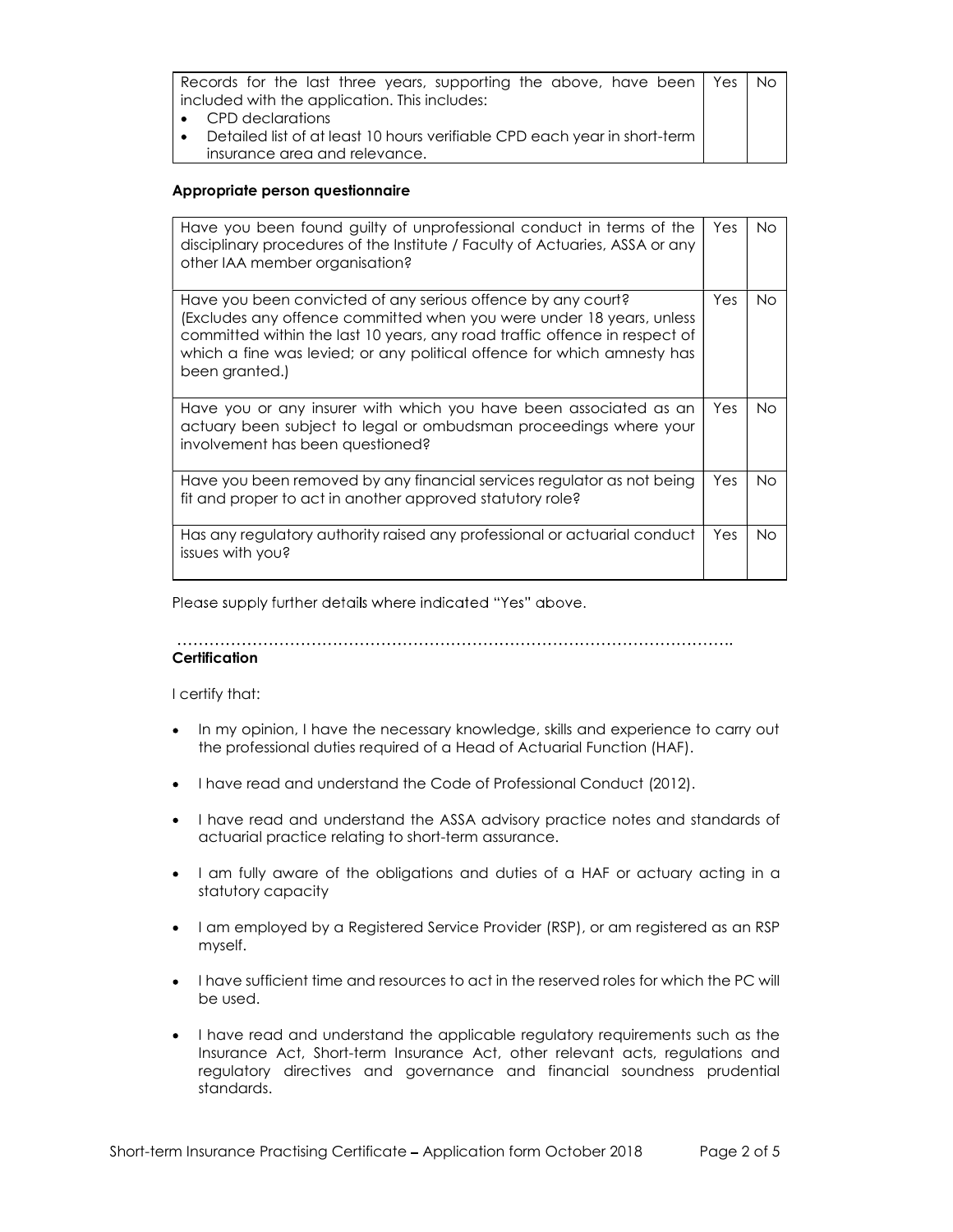### SECTION B: FIRST TIME APPLICANTS ONLY

#### **Additional Member's details**

If you have qualified after 1 January 2014, have you passed General Insurance Principles (F103) or other similar subject of another actuarial organisation?

#### Work experience

Describe your work experience including the nature of your actuarial experience, mentioning the types of business. In completing this table please refer to Appendix A of the Short-term Insurance Practising Certificate Requirements. This table may be completed as an Annexure.

| Period<br>$(from - to)$ | Company | Title /<br>designation | Field of activity | Nature of experience,<br>incl types of business |
|-------------------------|---------|------------------------|-------------------|-------------------------------------------------|
|                         |         |                        |                   |                                                 |
|                         |         |                        |                   |                                                 |
|                         |         |                        |                   |                                                 |
|                         |         |                        |                   |                                                 |
|                         |         |                        |                   |                                                 |

| Do you have at least five years' work experience?                                                                                                                                                                                       | Yes | No. |
|-----------------------------------------------------------------------------------------------------------------------------------------------------------------------------------------------------------------------------------------|-----|-----|
| Were at least 3 of these 5 years post-qualification as a Fellow member of a<br>professional actuarial body?                                                                                                                             | Yes | No. |
| Were at least 3 of these 5 years spent doing relevant work and working<br>closely with a supporting PC holder (Please refer to definition of a<br>supporting PC holder in Short-term Insurance Practising Certificate<br>Requirements)? | Yes | No. |
| If "yes" – please provide the name(s) of the PC holder(s):                                                                                                                                                                              |     |     |
| Were at least 3 years of the experience within the last five years?                                                                                                                                                                     | Yes | No. |
| Is a substantial period of this experience in relation to (re)insurers registered<br>in the Republic of South Africa?                                                                                                                   | Yes | No. |

#### Annexures

I attached the following annexures:

Annexure A CPD Records and formal declarations for the last 3 years.

Annexure  $B$  – letter(s) of support from one or more supporting PC holders with whom I have worked closely. Please refer to Appendix B of Short-term Insurance Practising Certificate Requirements.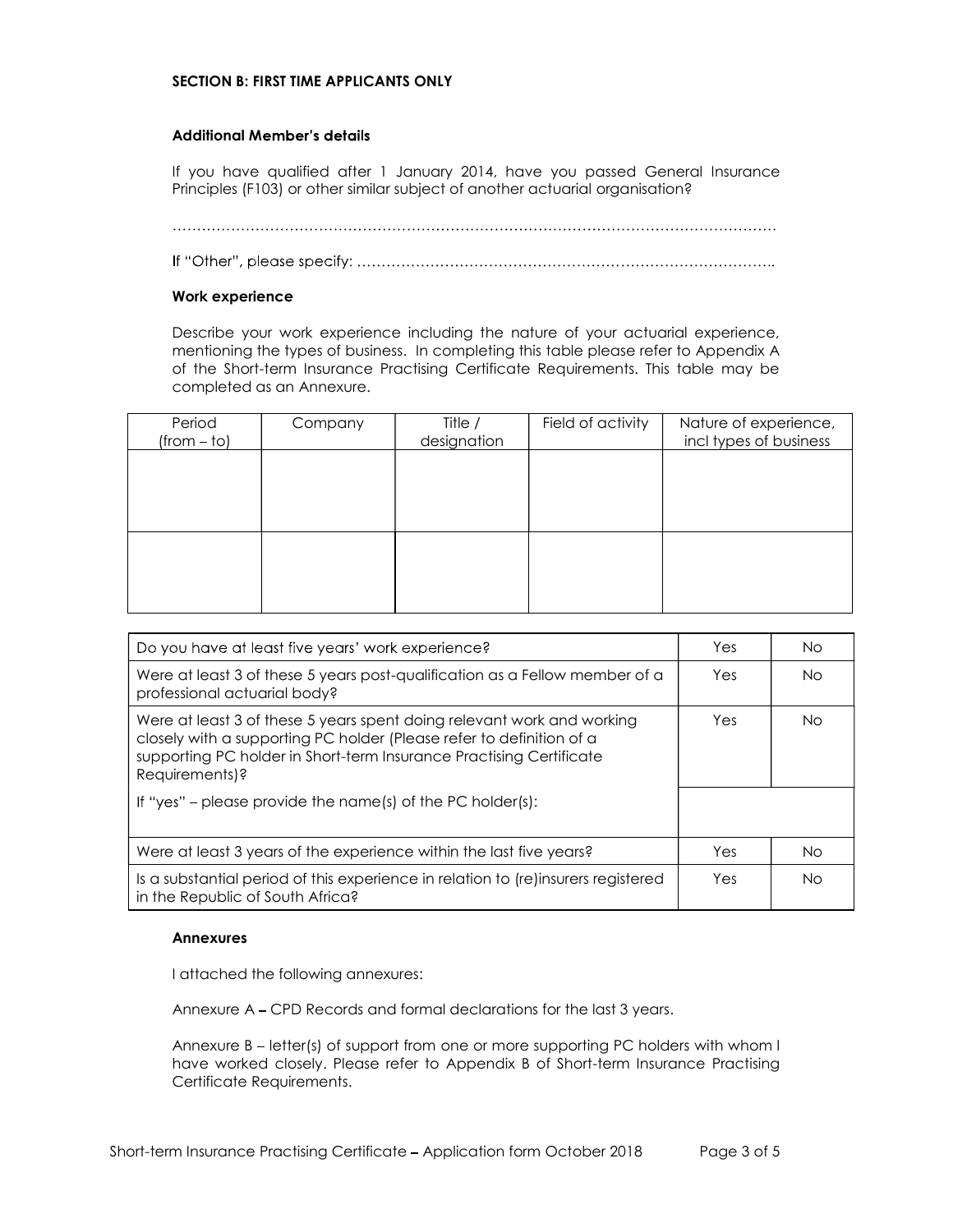## SECTION C: RENEWAL APPLICANTS ONLY

### **Additional Member's details**

Date of previous Short-

Was the previous Practising Certificate qualified or limited in any way? If so, please provide details.

#### Work experience

I have continued working experience of working at the level of Head of | Yes | No Actuarial Function. For example, I signed off the statutory returns submitted to the regulator Board for at least one registered (re) insurer for at least two years during the previous approved period. Yes

If "No", or if wishing to apply for a PC for additional type(s) of business (i.e. to remove some, or all 'qualifications' from the applicant's current PC), then please:

Describe your work experience including the nature of your actuarial experience, mentioning the types of business. In completing this table please refer to Appendix A of the Short-term Insurance Practising Certificate Requirements. This table may be completed as an Annexure.

| Nature of experience,<br>incl types of business |
|-------------------------------------------------|
|                                                 |
|                                                 |
|                                                 |
|                                                 |

#### Annexures

I attached the following annexures:

Annexure A CPD Records and formal declarations for the last 3 years

#### Where an applicable

(eg where the applicant is applying for a PC for additional types of business of demonstrating continued relevant experience Please refer to Short-term Insurance Practising Certificate Requirements for details. )

#### Annexure B

Other evidence to support application. Eg Letter(s) of support from one or more supporting PC holders with whom I have worked closely. Please refer to Appendix B of Short-term Insurance Practising Certificate Requirements.